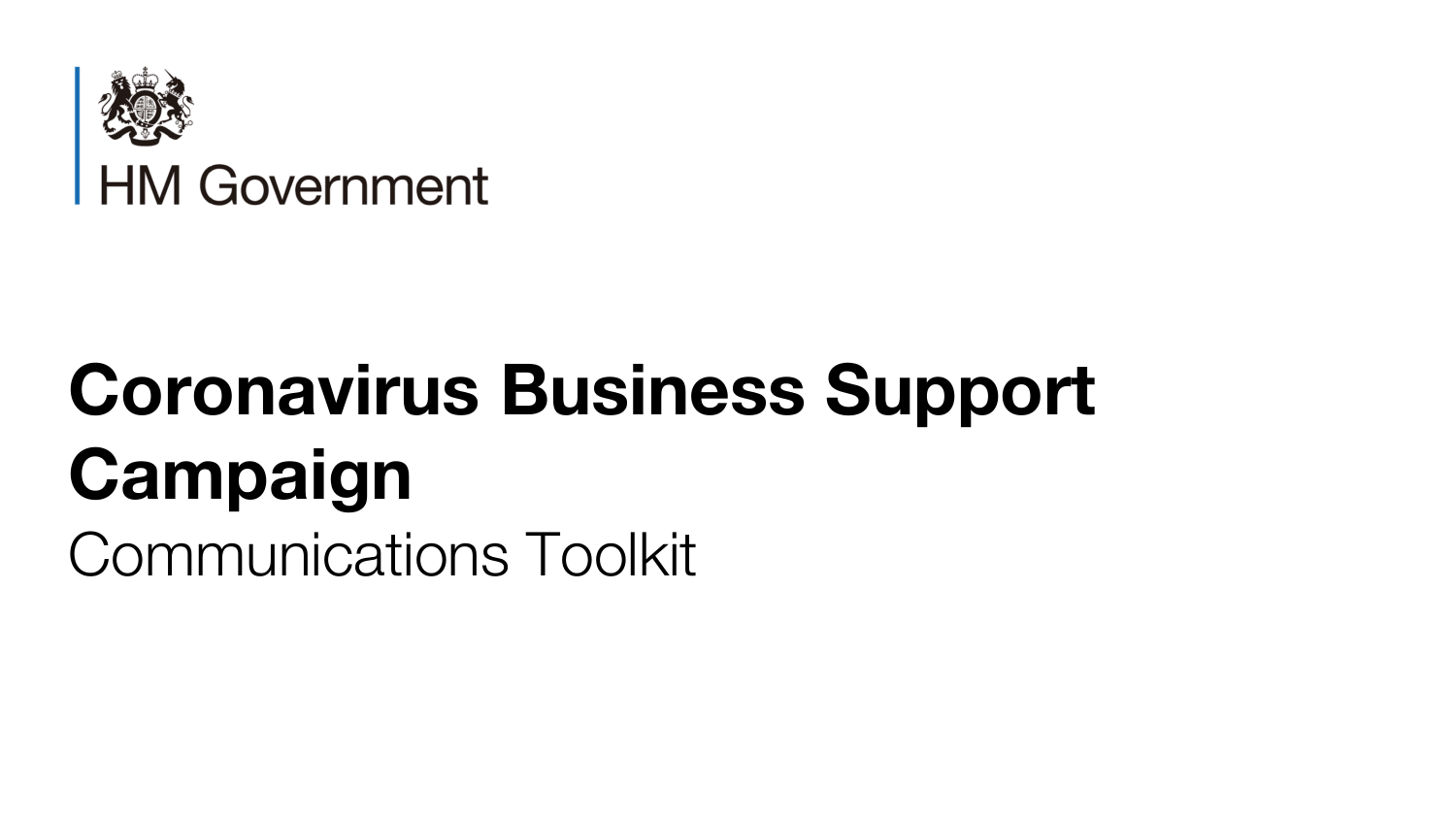# **Coronavirus Business Support Campaign**



#### **How can you help?**

Your support is invaluable in reaching businesses, employers and employees across the UK to reassure them that the Government will deliver help and financial support during this period of unprecedented disruption. Available support for businesses and employees is outlined at: <https://www.businesssupport.gov.uk/coronavirus-business-support/>

Further advice for businesses and employees in [Scotland,](https://www.gov.scot/news/gbp-2-2-billion-for-business/) [Wales](https://gov.wales/business-and-employers-coronavirus) and [Northern Ireland](https://www.economy-ni.gov.uk/) is available.

Ways you can support include:

- Posting social media content and creating your own with relevance to your audiences;
- Including content in newsletters, blogs and online (both internal and external).

#### **In this toolkit**

- What support is there?
- Digital content: scripts, images, videos and animations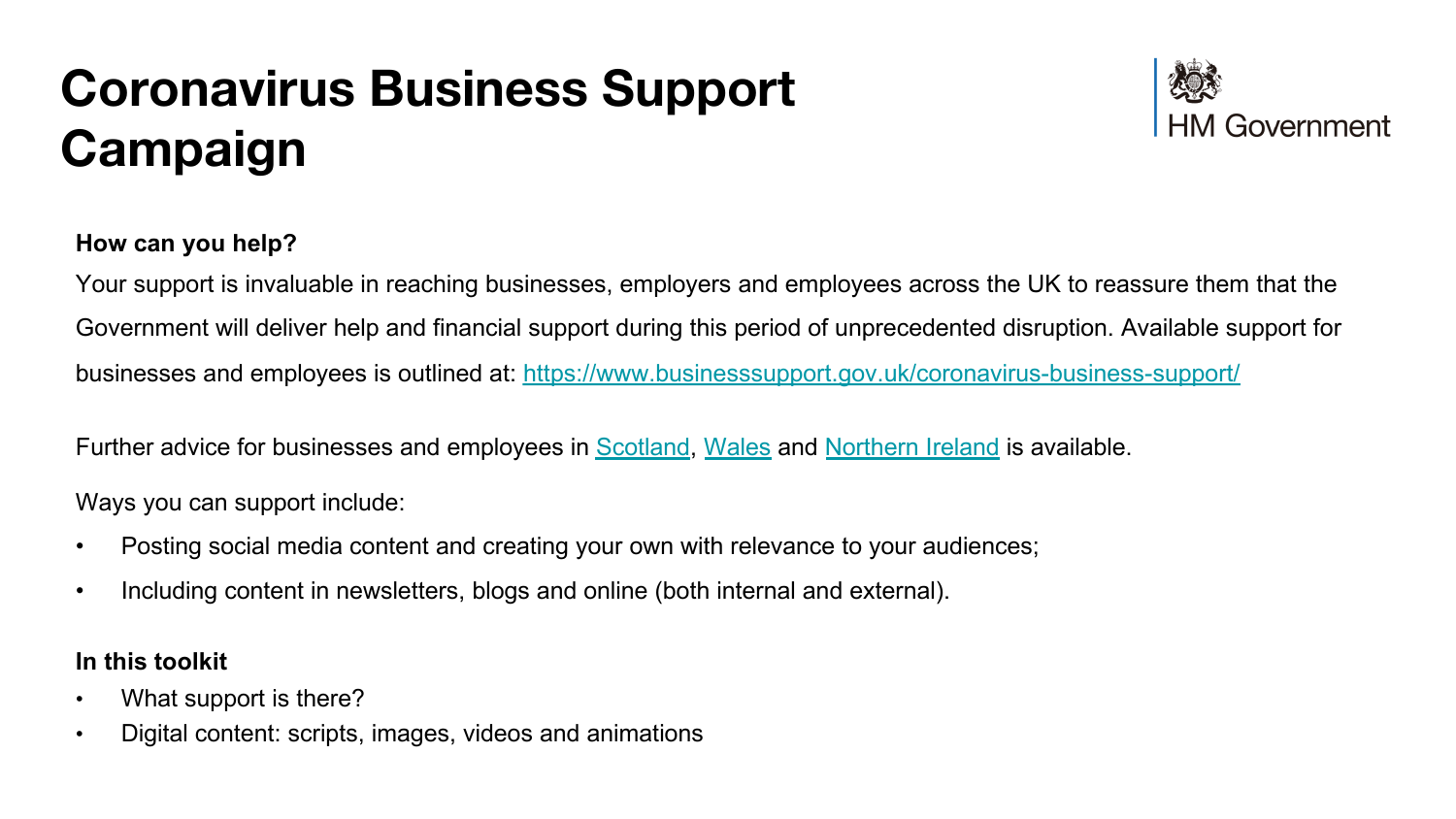

#### • **Coronavirus Job Retention Scheme**

Under the coronavirus Job Retention Scheme, all UK employers with a PAYE scheme will be able to access support to continue paying part of their employees' salary for those that would otherwise have been laid off during this crisis. This applies to employees who have been asked to stop working, but who are being kept on the pay roll, otherwise described as 'furloughed workers'. HMRC will reimburse 80% of their wages, up to £2,500 per month. This is to safeguard workers from being made redundant. The Coronavirus Job Retention Scheme will cover the cost of wages backdated to March 1st and is initially open for 3 months, but will be extended if necessary.

<https://www.businesssupport.gov.uk/coronavirus-job-retention-scheme/>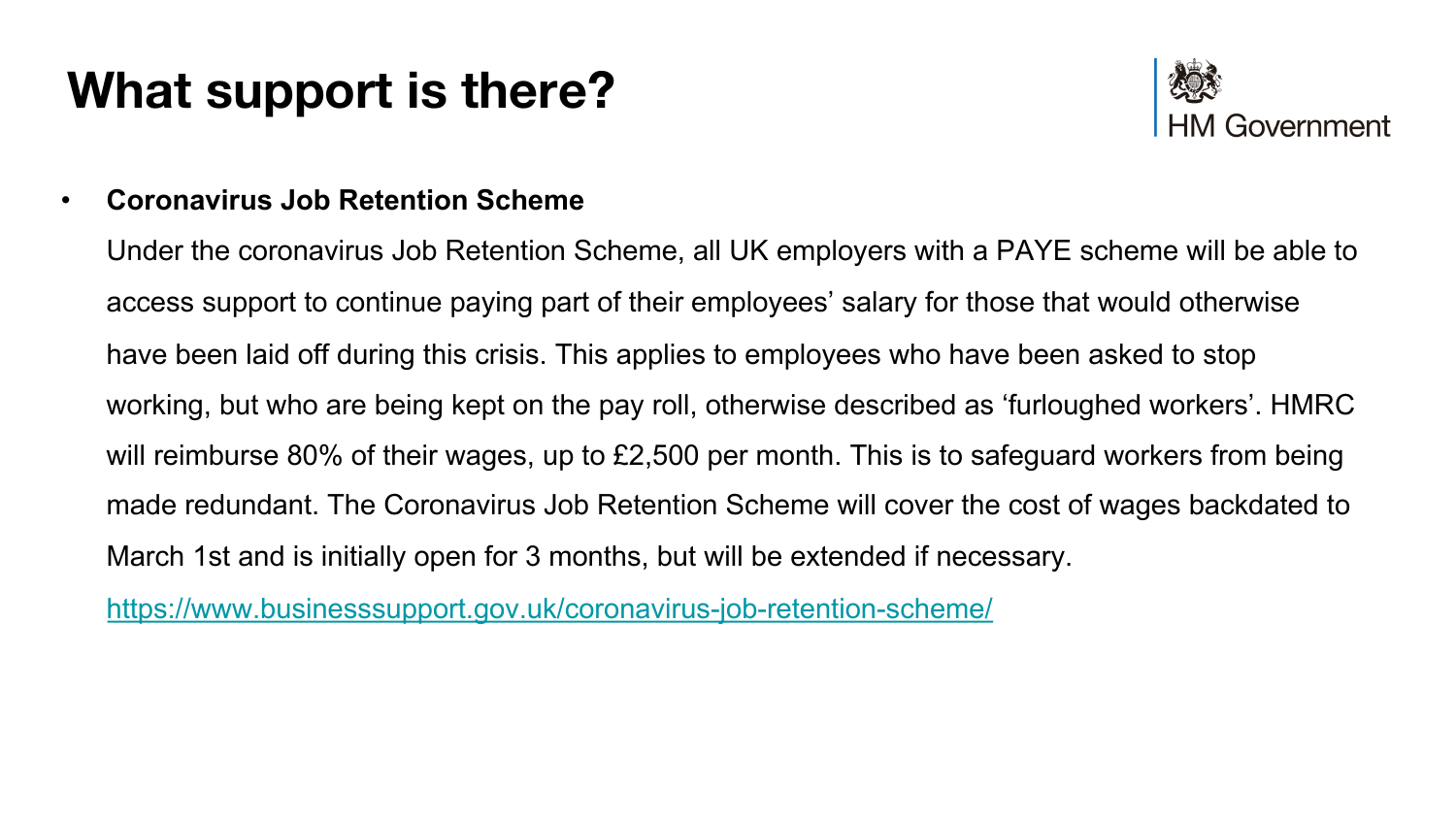

• **Coronavirus Business Interruption Loan Scheme**

This scheme will help businesses affected by coronavirus to access bank lending and overdrafts if they need to. For loans up to £5 million, the Government is providing a guarantee of 80% for each loan. This will give lenders the confidence to continue to provide finance to businesses. The Government will not charge businesses or banks for this guarantee.

<https://www.businesssupport.gov.uk/coronavirus-business-interruption-loan-scheme/>

• **Business Rates Holiday for Retail, Hospitality and Leisure**

Businesses in the retail, hospitality and leisure sectors in England will not have to pay business rates for the 2020-21 tax year. Businesses that received the retail discount in the 2019-20 tax year will be rebilled by their local authority as soon as possible.

<https://www.businesssupport.gov.uk/business-rates-holiday-for-retail-hospitality-and-leisure/>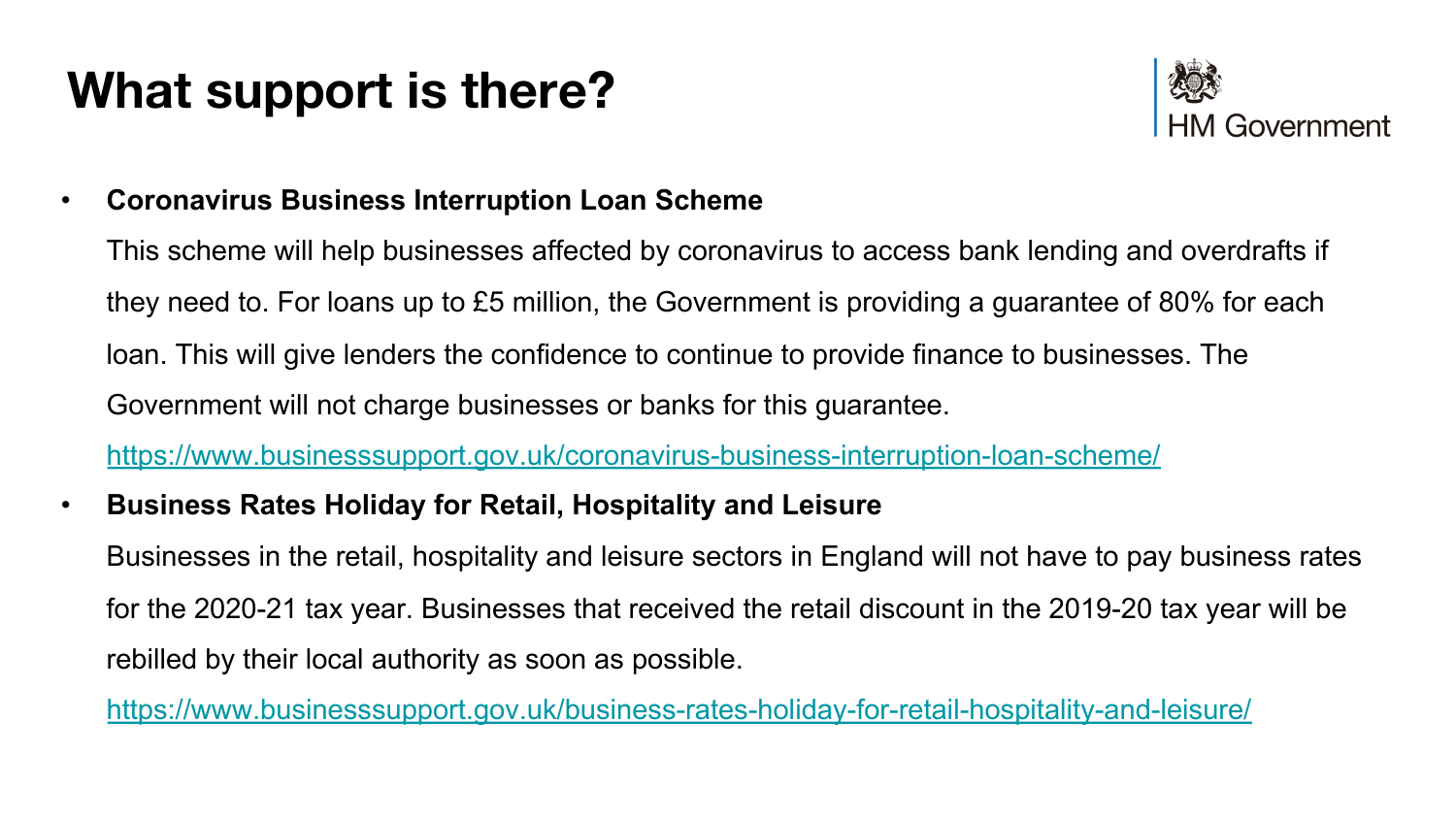

• **Cash Grant for Retail, Hospitality and Leisure**

If your business is in the retail, hospitality or leisure sector in England, you will receive a cash grant of up to £25,000 per property. Businesses in these sectors with a rateable value of under £15,000 will receive a grant of £10,000. Businesses with a rateable value of between £15,001 and £51,000 will receive a grant of £25,000.

<https://www.businesssupport.gov.uk/cash-grant-for-retail-hospitality-and-leisure/>

• **Small Business Grant Funding**

The Government is providing additional funding for Local Authorities to support small businesses in England that already pay little or no business rates because of small business rate relief (SBRR), rural rate relief (RRR) and tapered relief. This will provide a one-off grant of £10,000 to eligible businesses to help meet their ongoing business costs.

<https://www.businesssupport.gov.uk/small-business-grant-funding/>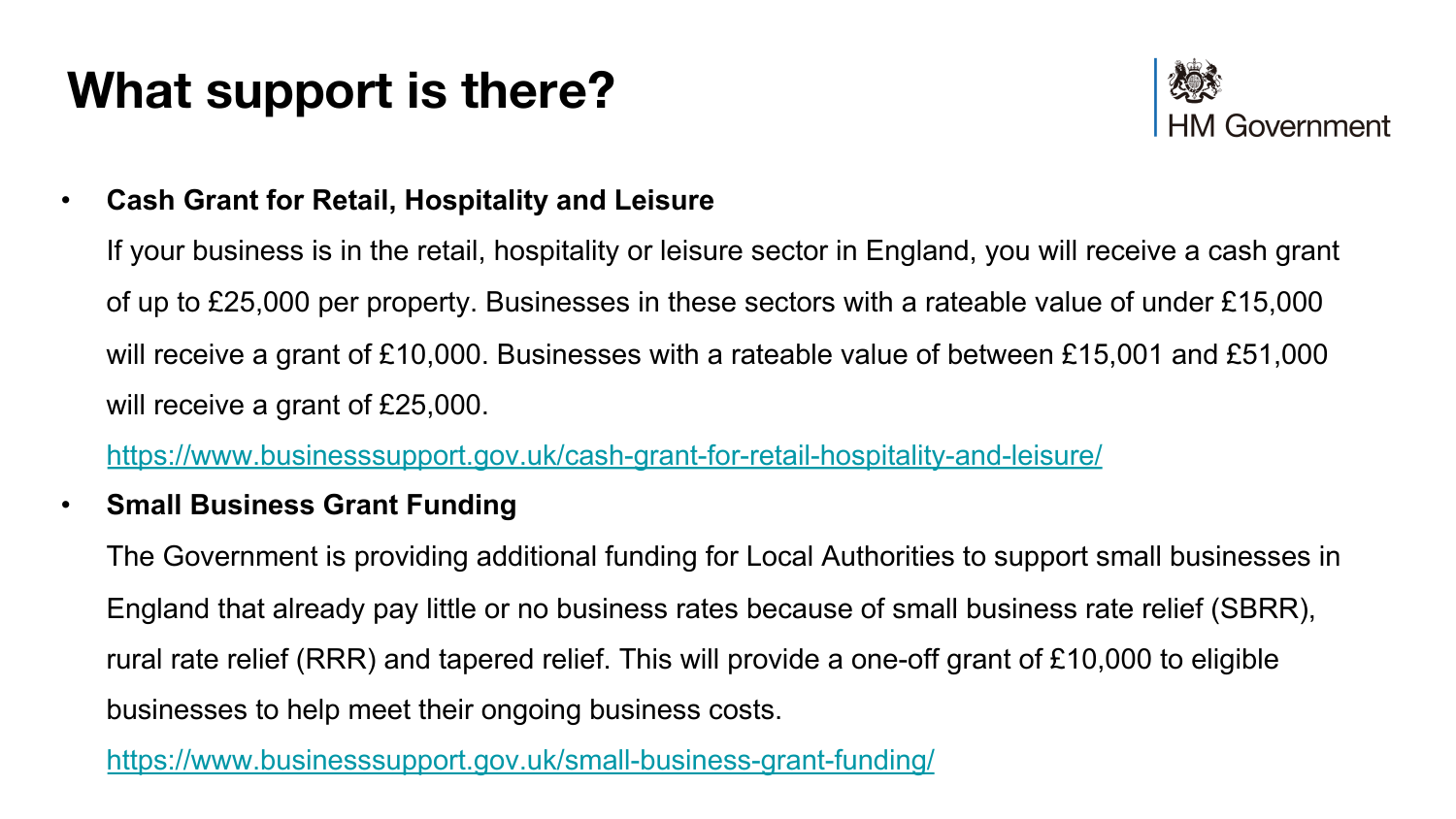

#### • **Statutory Sick Pay Rebate**

The Government will bring forward legislation to allow small and medium-sized businesses to reclaim Statutory Sick Pay (SSP) paid for staff sickness absence due to coronavirus. This refund will cover up to 2 weeks' SSP per eligible employee who has been off work because of coronavirus. <https://www.businesssupport.gov.uk/statutory-sick-pay-rebate/>

• **Time to Pay**

All businesses and self-employed people in financial distress, and with outstanding tax liabilities, may be eligible to receive support with their tax affairs through HMRC's Time To Pay service. These arrangements are agreed on a case-by-case basis and are tailored to individual circumstances and liabilities.

<https://www.businesssupport.gov.uk/time-to-pay/>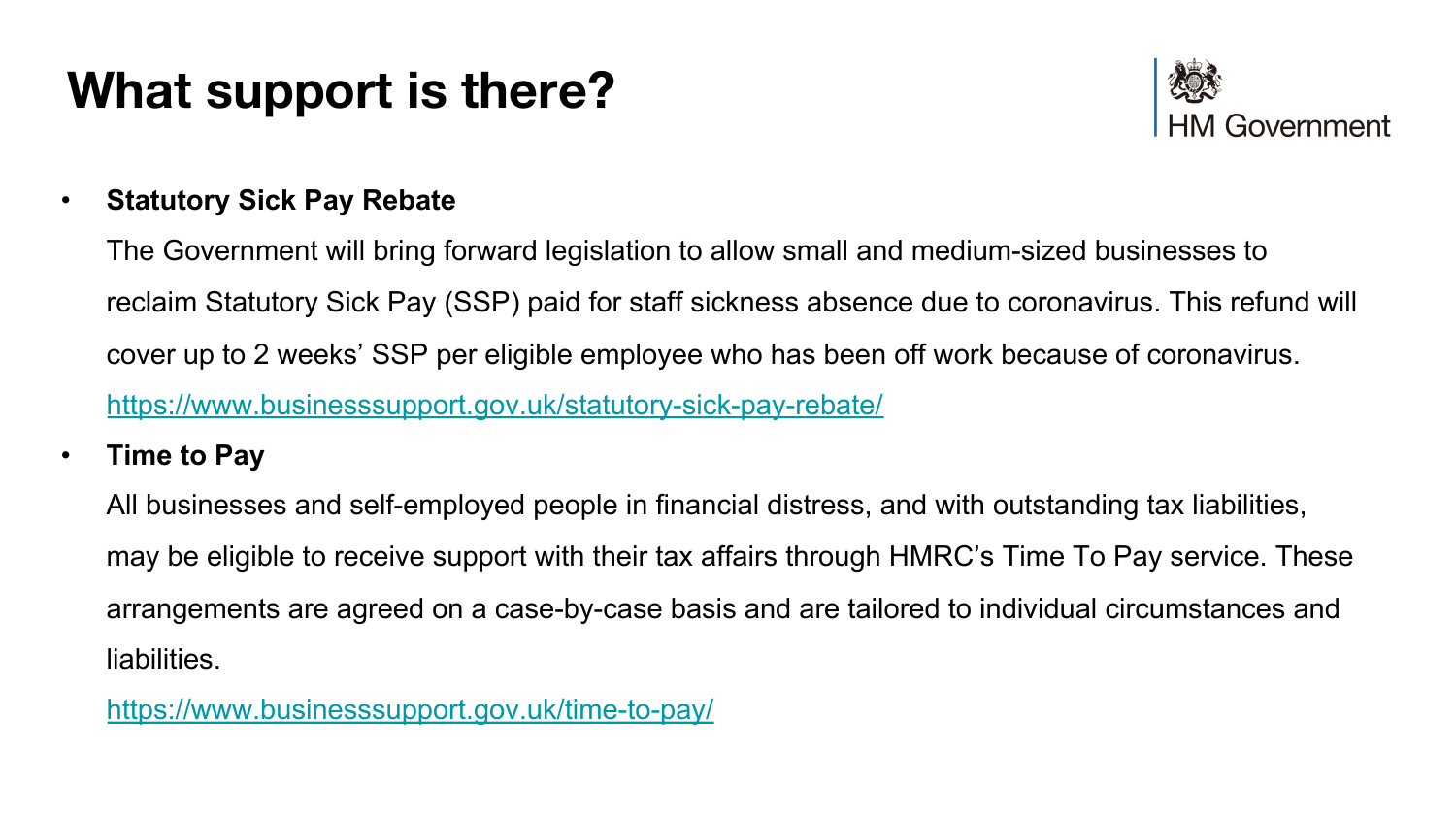

#### • **Covid-19 Corporate Financing Facility**

The new Covid-19 Corporate Financing Facility (CCFF) means that the Bank of England will buy short-term debt from larger companies. This will support companies which are fundamentally strong, but have been affected by a short-term funding squeeze. It will also support corporate finance markets overall and ease the supply of credit to all firms. The scheme will be funded by central bank reserves – in line with other Bank of England market operations. It will operate for at least 12 months, and for as long as steps are needed to relieve cash flow pressures on firms that make a material contribution to the UK economy.

<https://www.businesssupport.gov.uk/covid-19-corporate-financing-facility/>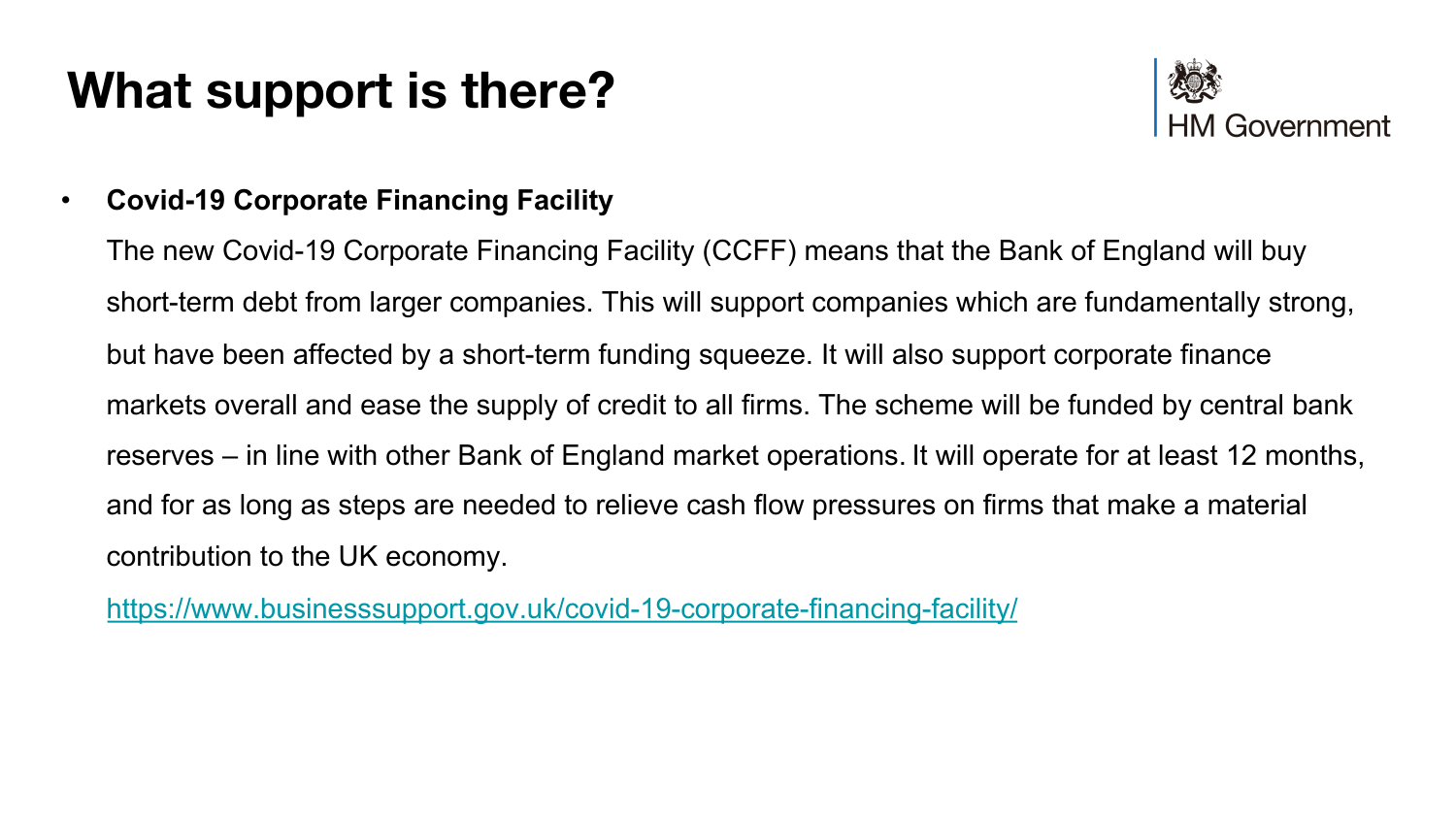

• **Business Rates Holiday for Nurseries**

Nurseries in England do not have to pay business rates for the 2020-21 tax year.

<https://www.businesssupport.gov.uk/business-rates-holiday-for-nurseries/>

• **VAT Deferral**

The Government will support businesses by deferring Valued Added Tax (VAT) payments for 3 months.

<https://www.businesssupport.gov.uk/vat-deferral/>

• **Income Tax Deferral for the Self-Employed**

If you are self-employed, Income Tax payments due in July 2020 under the Self-Assessment system will be deferred to January 2021.

<https://www.businesssupport.gov.uk/income-tax-deferral-for-the-self-employed/>